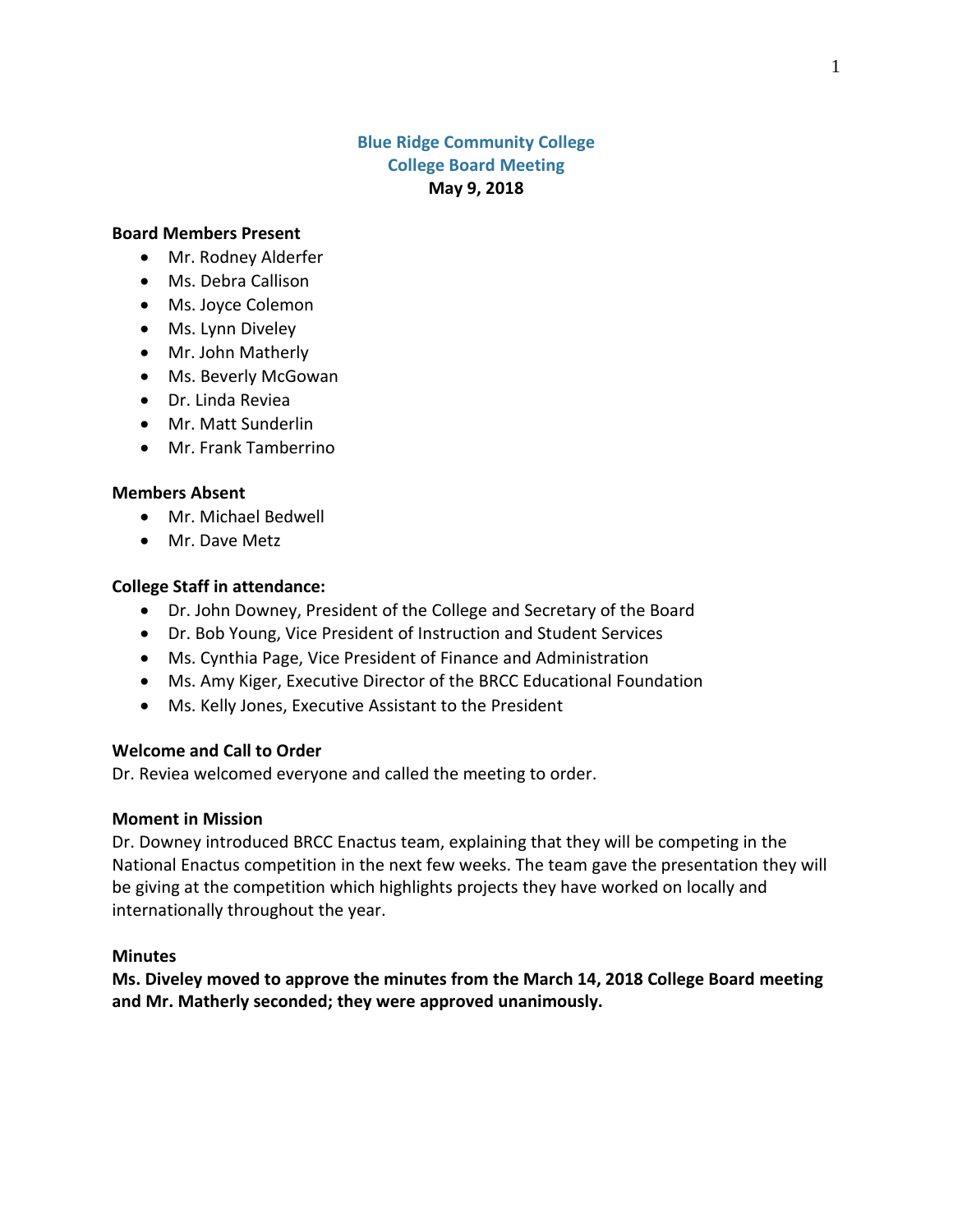# **Finance and Facilities Committee**

### **Local Funds Financial Report**

Ms. Page distributed and reviewed the local funds financial reports which were updated from the ones in the book, for July 1-March 31, 2018. **Mr. Alderfer reported that these were recommended from committee for approval and to be filed for audit; they were approved unanimously.**

Ms. Page distributed the Projected Results for 2017 and 2018 and the Proposed Budget for 2018-2019. **Mr. Alderfer reported that these reports were recommended from committee for approval and to be filed for audit; they were approved unanimously.**

### **Curriculum and Student Affairs Committee**

Mr. Tamberrino reported for the committee, referring to the lengthy agenda.

**Action Items-**Dr. Young explained the changes in the health sciences certificate to the new CSCs which are embedded in the transfer program. **Mr. Tamberrino reported that these were recommended from committee for approval; they were approved unanimously.**

- 1. Approval of new CSCs
	- a. CSC in Pre-Nursing
	- b. CSC in Pre-Veterinary Technology
	- c. CSC in Pre-EMS
	- d. CSC in Pre-Respiratory Therapy
	- e. CSC in Pre-Funeral Services
- 2. Approve new course proposal "Animal Behavior for Veterinary Assistants". Dr. Young reported that this is a high school dual enrollment class provided at another college in partnership with BRCC. This will provide the completion of a certificate for students who complete this course. **Mr. Tamberrino reported that this was recommended from committee for approval; this was approved unanimously.**

### **Consent Agenda**

- 1. Program Changes-Mr. Tamberrino reviewed the consent agenda, noting that the changes are to make the programs work better for students. **Mr. Tamberrino reported that the consent agenda was recommended from committee for approval; this was approved unanimously.**
	- a. Administration of Justice
		- i. Add ADJ 115 as an option for ADJ 140
		- ii. Add ADJ 241 as an option for ADJ 211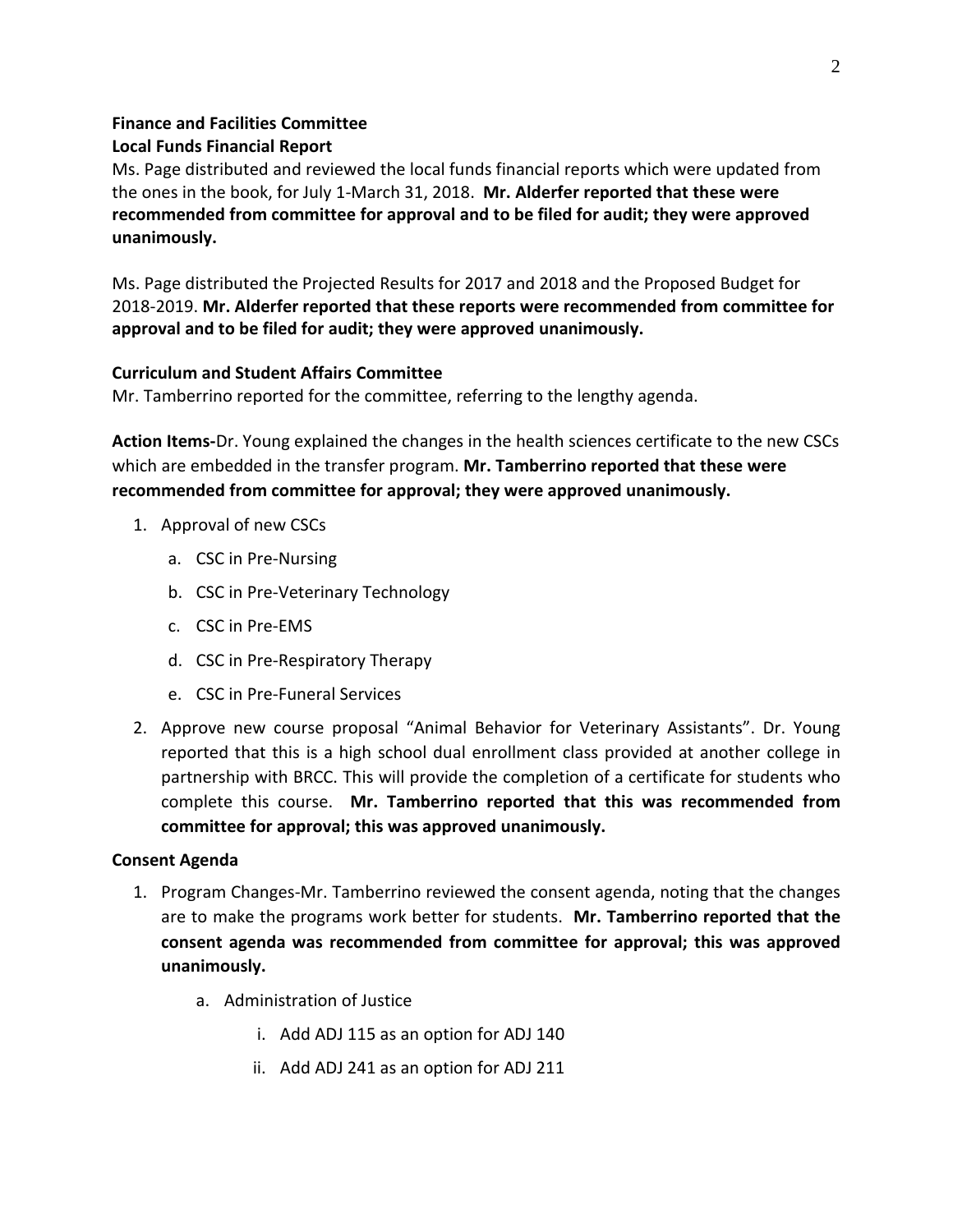- iii. Activate ADJ 150 Introduction to Security Administration from the VCCS Master Course File to the BRCC Catalog.
- iv. Add ADJ 150 as an option for ADJ 140, ADJ 117 or ADJ 115
- v. Replace SOC 236 with a sociology elective
- vi. Add EMS courses as HLT/PED Electives
- vii. Add MTH 132 Business Mathematics as an option for MTH 154 or approved natural science elective
- viii. Remove PLS 211 and PLS 212 from approved social science electives
- ix. Replace SOC 200 or PSY 200 with Psychology elective
- x. Add EMS courses as options for Other Approved Elective; add approved sociology or approved psychology elective as option for Other Approved Elective.
- xi. Revise Credit for Prior Learning Manual:
	- 1. Award credit for ADJ 150 Introduction to Security Administration
	- 2. Award credit for ADJ 140 Introduction to Corrections
	- 3. Award credit for ADJ 100 Survey of Criminal Justice and ADJ 133 Ethics for the Criminal Justice Professional
- xii. Approve CSC in Criminal Justice
- b. Remove ADJ 212 Criminal Law, Evidence and Procedures II from the list of approved electives for the AA&S.
- c. Remove BIO 141 and BIO 142 from the CSC in Medical Coding Hospital, add BIO 145, Reduce the number of credits from 24 to 20
- d. Replace PHY 201 General College Physics with PHY 100 Elements of Physics in Manufacturing Engineering Technician II.
- e. Replace EGR 127 Introduction to Computer Programming with EGR 120 Introduction to Computer Engineering in the AAS in Mechanical Design Technology.
- f. Emergency Medical Services
	- i. Activate new courses to be used in the updated VCCS statewide curriculum
	- ii. Revise the AAS in Emergency Medical Services to reflect newly approved courses
	- iii. Revise the CSC in Advanced EMT to reflect inclusion of newly approved courses.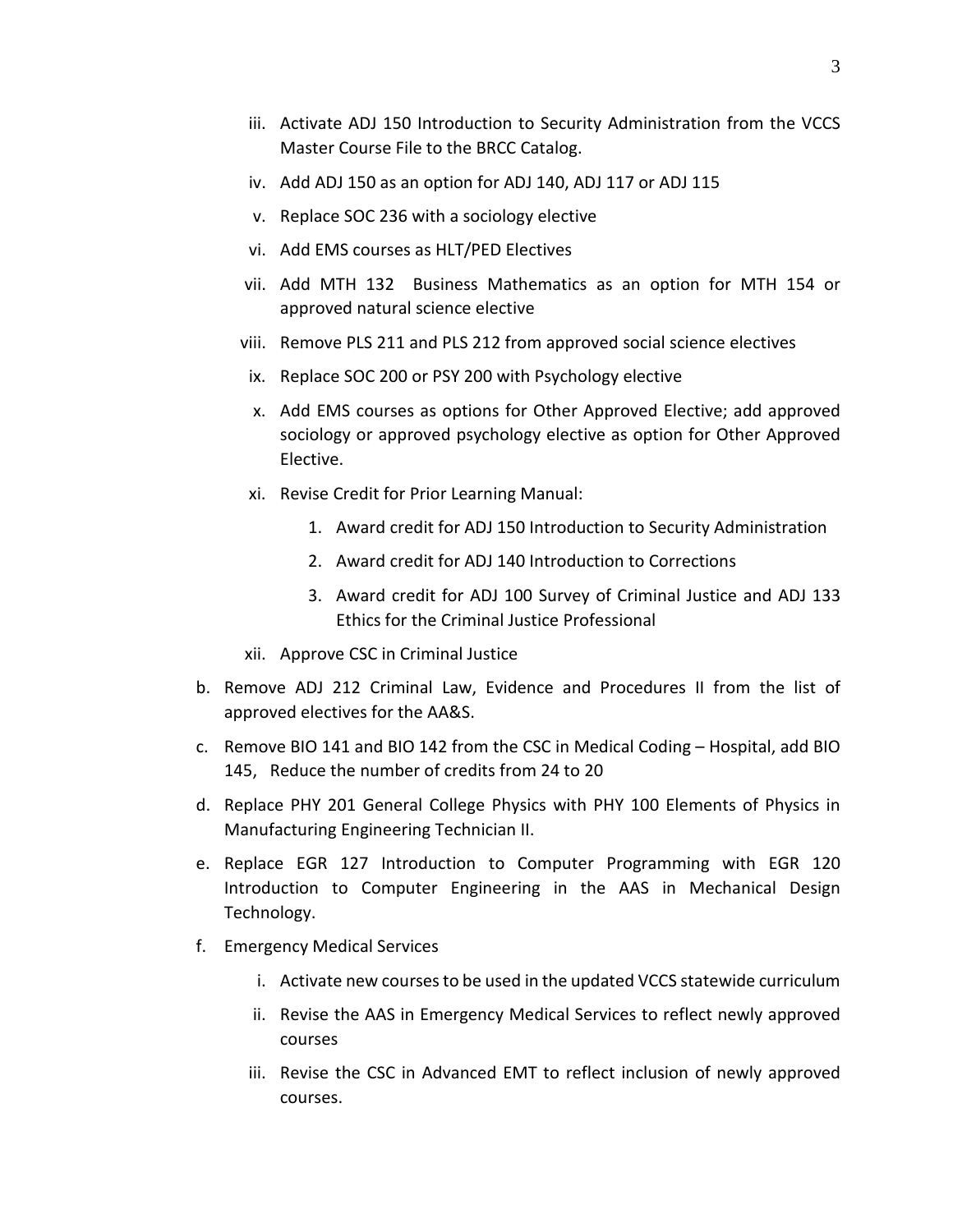- iv. Revise the Certificate in Paramedic to reflect inclusion of newly approved courses.
- v. Discontinue previously approved EMS courses.
- vi. Revise Credit for Prior Learning Manual:
	- 1. Update credit awarded for National Registry Advanced EMT **Certification**
	- 2. Update credit awarded for National Registry Paramedic **Certification**
	- 3. Remove prior awards for A-EMT and Paramedic.
- g. Revise CSC in Veterinary Assisting to include the new Animal Behavior for Veterinary Assistants course as an option to VET 236
- h. Nursing
	- i. Revise Credit for Prior Learning Manual section 12.0 to update the criteria for credit awarded to LPN students transitioning into the RN program.
- 2. Course Revisions
	- a. Reduce ESL 42 from 6 to 3 credits. Add CST 110 as a co-requisite course
	- b. Remove prerequisites from ITN 260 Networking Security Basics.
	- c. Add ITN 260 Network Security Basics as a prerequisite or co-requisite for ITN 262 Network Communication, Security and Authentication
	- d. Discontinuation of ENG 116
		- i. Revise the Rationale for General Education Courses in the Associate of Applied Science programs.
		- ii. Revise the Approved General Education Courses for Associate of Applied Science Degree Programs
		- iii. Replace ENG 116 Writing for Business with ENG 115 Technical Writing as a pre-requisite to BUS 270 Interpersonal Dynamics
		- iv. Replace ENG 116 Writing for Business with ENG 115 Technical Writing in AAS in Accounting, AAS in Information Systems Technology, AAS in Information Systems Technology Business Specialization, Certificate in Airframe Maintenance (on-campus), and CSC in Computer Help Desk
		- v. Remove ENG 116 Writing for Business from the following programs (ENG 115 previously added as an option): AAS in Aviation Maintenance Technology (on-campus and distance), Certificate in Powerplant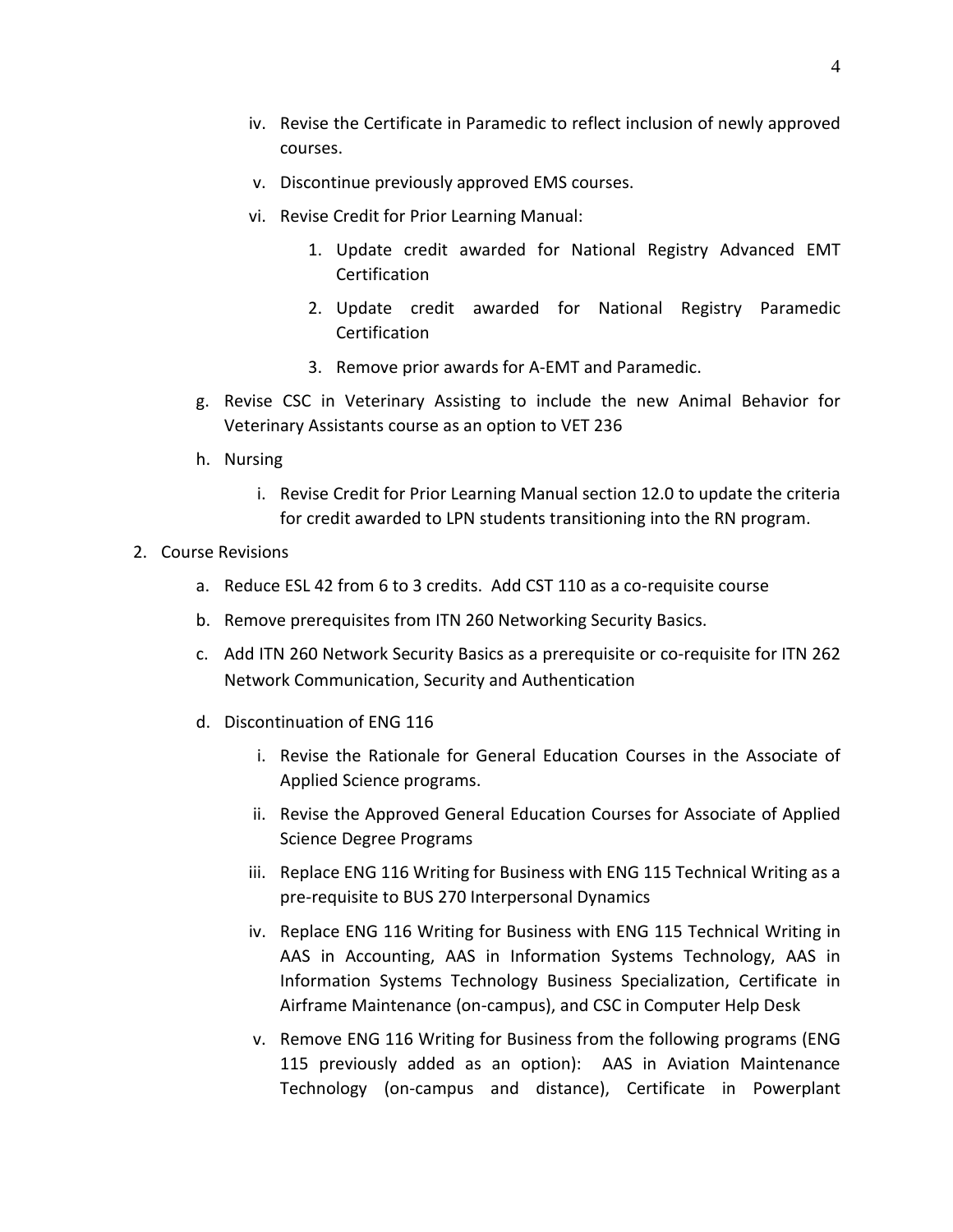Maintenance (on-campus and distance), and Airframe Maintenance (distance).

- vi. Discontinue ENG 116 in the BRCC Catalog
- 3. Curriculum Discontinuation
	- a. Certificate in Health Sciences
	- b. Career Studies Certificate in Web Design and Development
- 4. Approval of 2018-2019 Curriculum Advisory Committees

### **INFORMATION ITEMS**

- 1. Nursing
- 2. Emergency Medical Services
- 3. Associate of Fine Arts

Dr. Young reviewed the information items on the agenda.

### **Personnel Report**

Ms. Page reviewed the personnel report on page 112.

### **Enrollment**

Dr. Young distributed and reviewed the enrollment report noting that as of this morning BRCC's Summer Enrollment is up about 6% and Fall Enrollment is currently about even as of this time last year.

### **Educational Foundation**

Ms. Kiger reviewed the reports for the BRCC Educational Foundation, noting the annual fund is currently over \$124,000 so they are very optimistic about reaching the Annual Fund goal of \$125,000. The Development Committee is recommending an annual fund goal of \$130,000.

Ms. Kiger reported that Spring Fling went very well with a net revenue for the Annual Fund of approximately \$62,500. The Annual Fund provides unrestricted funds that the Foundation uses to support tutoring, equipment, online catalog and curriculum software, the EMS program startup and more. Ms. Kiger will provide more detailed info at the fall board meeting of projects/items being supported this year.

Ms. Kiger noted that BRCC Financial Aid had two deadlines this year so that high school students can apply earlier and scholarships can be awarded at high school assemblies so BRCC will have a presence there for the first time.

## **Old Business Presidents' Evaluation Process**